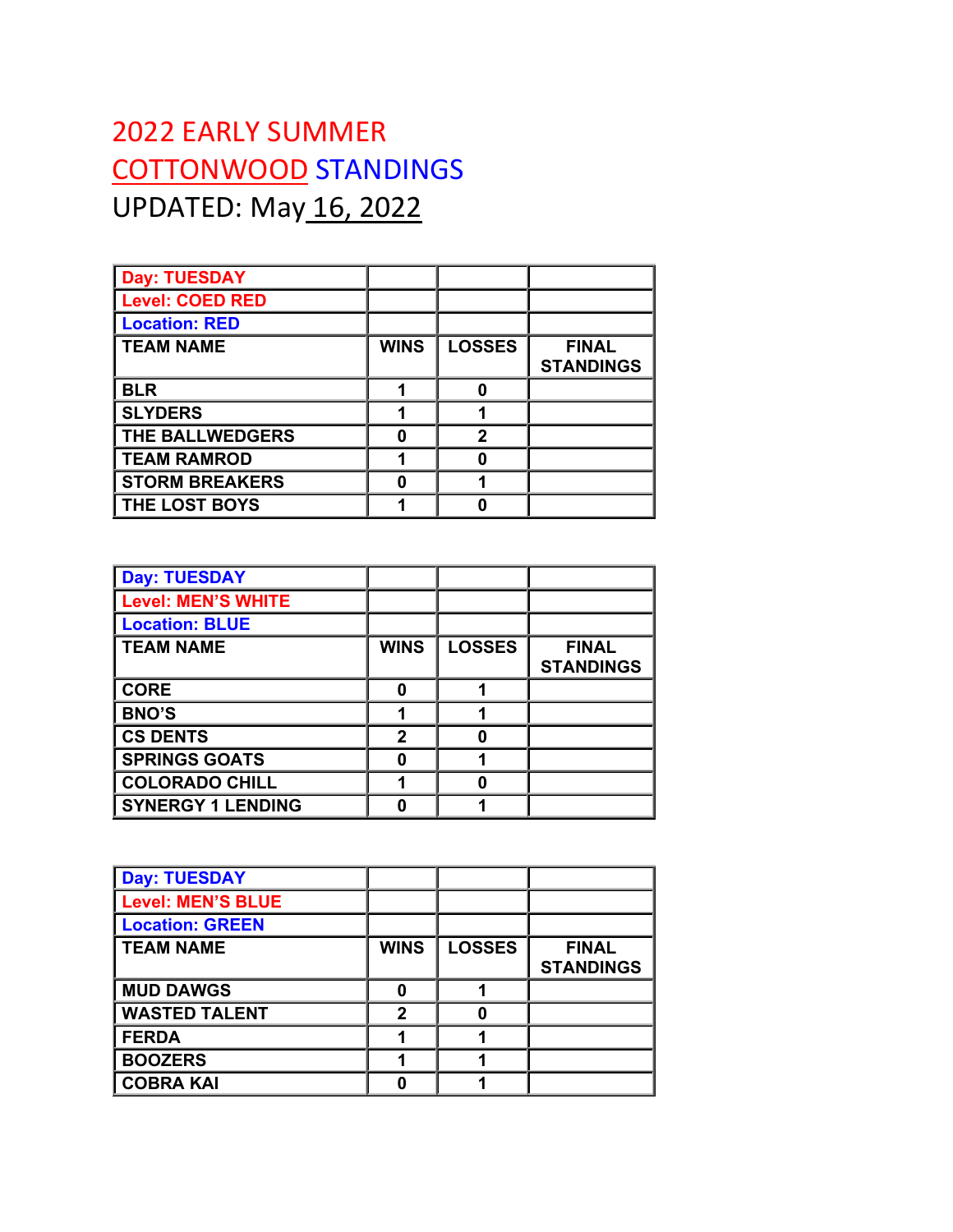| <b>Day: THURSDAY</b>            |             |               |                                  |
|---------------------------------|-------------|---------------|----------------------------------|
| Level: MEN'S WHITE - DIV A      |             |               |                                  |
| <b>Location: BLUE &amp; RED</b> |             |               |                                  |
| <b>TEAM NAME</b>                | <b>WINS</b> | <b>LOSSES</b> | <b>FINAL</b><br><b>STANDINGS</b> |
| <b>SUMMIT FENCE</b>             | n           |               |                                  |
| <b>VELOCITY</b>                 | 2           |               |                                  |
| <b>CEREAL KILLERS</b>           |             | 2             |                                  |
| <b>COBRA KAI</b>                | 2           |               |                                  |
| <b>DIAMOND CUTTERS</b>          |             |               |                                  |

| <b>Day: THURSDAY</b>            |             |               |                  |
|---------------------------------|-------------|---------------|------------------|
| Level: MEN'S WHITE - DIV B      |             |               |                  |
| <b>Location: RED &amp; BLUE</b> |             |               |                  |
| <b>TEAM NAME</b>                | <b>WINS</b> | <b>LOSSES</b> | <b>FINAL</b>     |
|                                 |             |               | <b>STANDINGS</b> |
| <b>OLD DUDES</b>                |             | O             |                  |
| <b>SCRUBS</b>                   |             |               |                  |
| <b>MANTIS SHRIMP</b>            | Λ           | 2             |                  |
| <b>CORE</b>                     | 2           | 0             |                  |
| <b>NEGATIVE</b>                 | n           |               |                  |
| <b>REINFORCEMENT</b>            |             |               |                  |

| <b>Day: THURSDAY</b>     |              |               |                                  |
|--------------------------|--------------|---------------|----------------------------------|
| <b>Level: MEN'S BLUE</b> |              |               |                                  |
| <b>Location: GREEN</b>   |              |               |                                  |
| <b>TEAM NAME</b>         | <b>WINS</b>  | <b>LOSSES</b> | <b>FINAL</b><br><b>STANDINGS</b> |
| <b>THE MOOSE</b>         |              | 0             |                                  |
| <b>ALCOBALLICS</b>       | Λ            | $\mathbf{2}$  |                                  |
| <b>COPPER SKY</b>        | $\mathbf{2}$ | 0             |                                  |
| <b>MEDICINE SHOPPE</b>   |              |               |                                  |
| <b>NO SHOWZ</b>          |              | 0             |                                  |
| <b>DISPOSABLE HEROES</b> |              |               |                                  |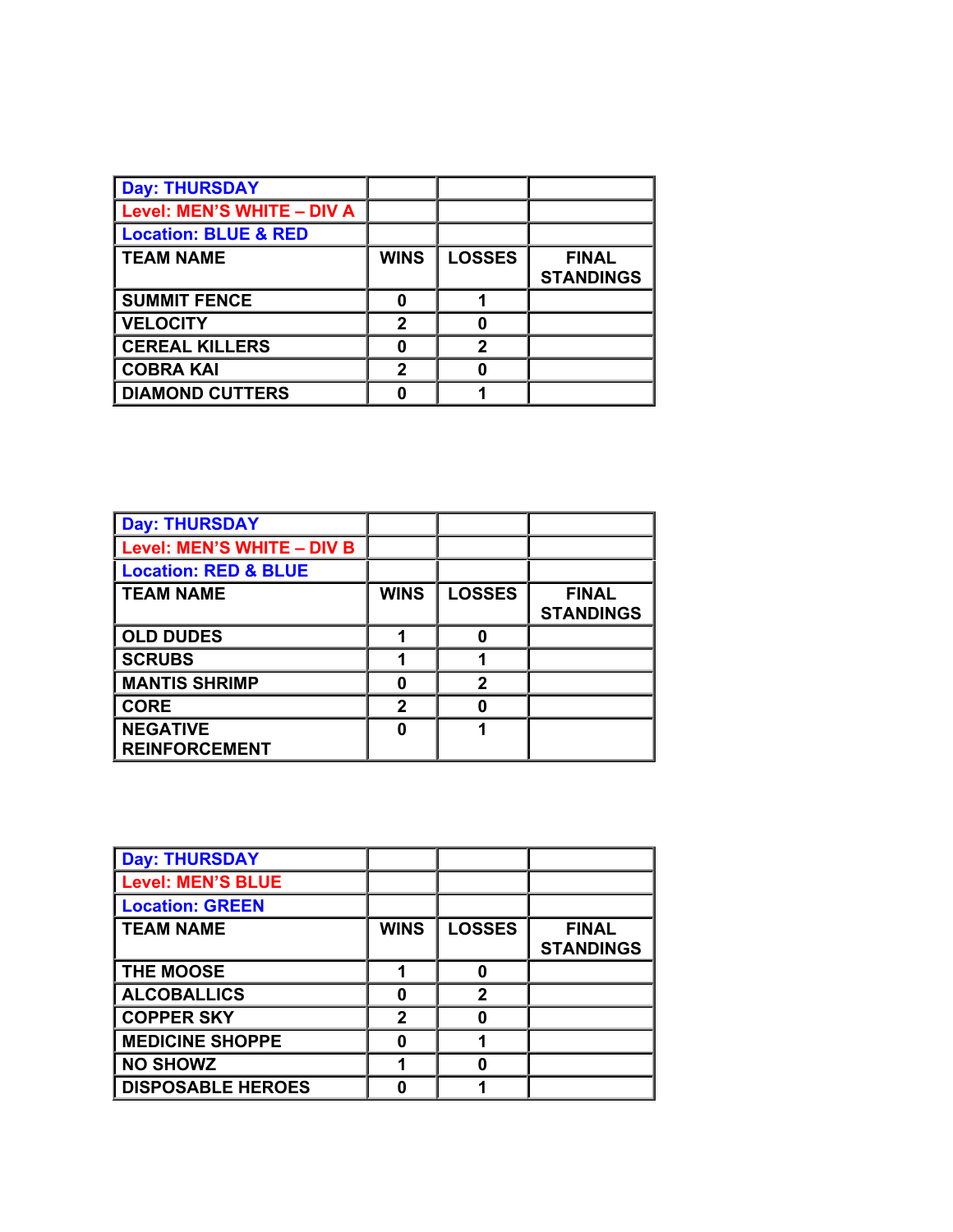| <b>Day: FRIDAY</b>              |             |               |                                  |
|---------------------------------|-------------|---------------|----------------------------------|
| Level: COED RED (DIV-A)         |             |               |                                  |
| <b>Location: BLUE &amp; RED</b> |             |               |                                  |
| <b>TEAM NAME</b>                | <b>WINS</b> | <b>LOSSES</b> | <b>FINAL</b><br><b>STANDINGS</b> |
| <b>BOOZERS</b>                  | ŋ           |               |                                  |
| <b>DIXIE DINGERS</b>            | 2           |               |                                  |
| THE UNCOACHABLES                | ŋ           | 2             |                                  |
| <b>12-PACK ATACK</b>            |             |               |                                  |
| <b>BENCHWARMERS</b>             |             |               |                                  |

| <b>Day: FRIDAY</b>              |             |               |                                  |
|---------------------------------|-------------|---------------|----------------------------------|
| Level: COED RED (DIV-B)         |             |               |                                  |
| <b>Location: RED &amp; BLUE</b> |             |               |                                  |
| <b>TEAM NAME</b>                | <b>WINS</b> | <b>LOSSES</b> | <b>FINAL</b><br><b>STANDINGS</b> |
| <b>CHUCK YOU</b>                |             | 0             |                                  |
| <b>SLAPPIN DA BASE</b>          |             |               |                                  |
| <b>SCARED HITLESS</b>           |             | 2             |                                  |
| <b>CORE</b>                     | 2           | 0             |                                  |
| <b>ACE HARDWARE</b>             |             |               |                                  |

| <b>Day: FRIDAY</b>       |             |               |                                  |
|--------------------------|-------------|---------------|----------------------------------|
| <b>Level: COED WHITE</b> |             |               |                                  |
| <b>Location: GREEN</b>   |             |               |                                  |
| <b>TEAM NAME</b>         | <b>WINS</b> | <b>LOSSES</b> | <b>FINAL</b><br><b>STANDINGS</b> |
| <b>EZ INK</b>            | O           |               |                                  |
| <b>SULTANS OF SWING</b>  | 2           | 0             |                                  |
| THE SANDLOT              |             |               |                                  |
| <b>BIG KAHUNA'S</b>      | ŋ           |               |                                  |
| <b>MAD BATTERS</b>       | n           |               |                                  |
| <b>BAT OBSESSIONS</b>    |             |               |                                  |